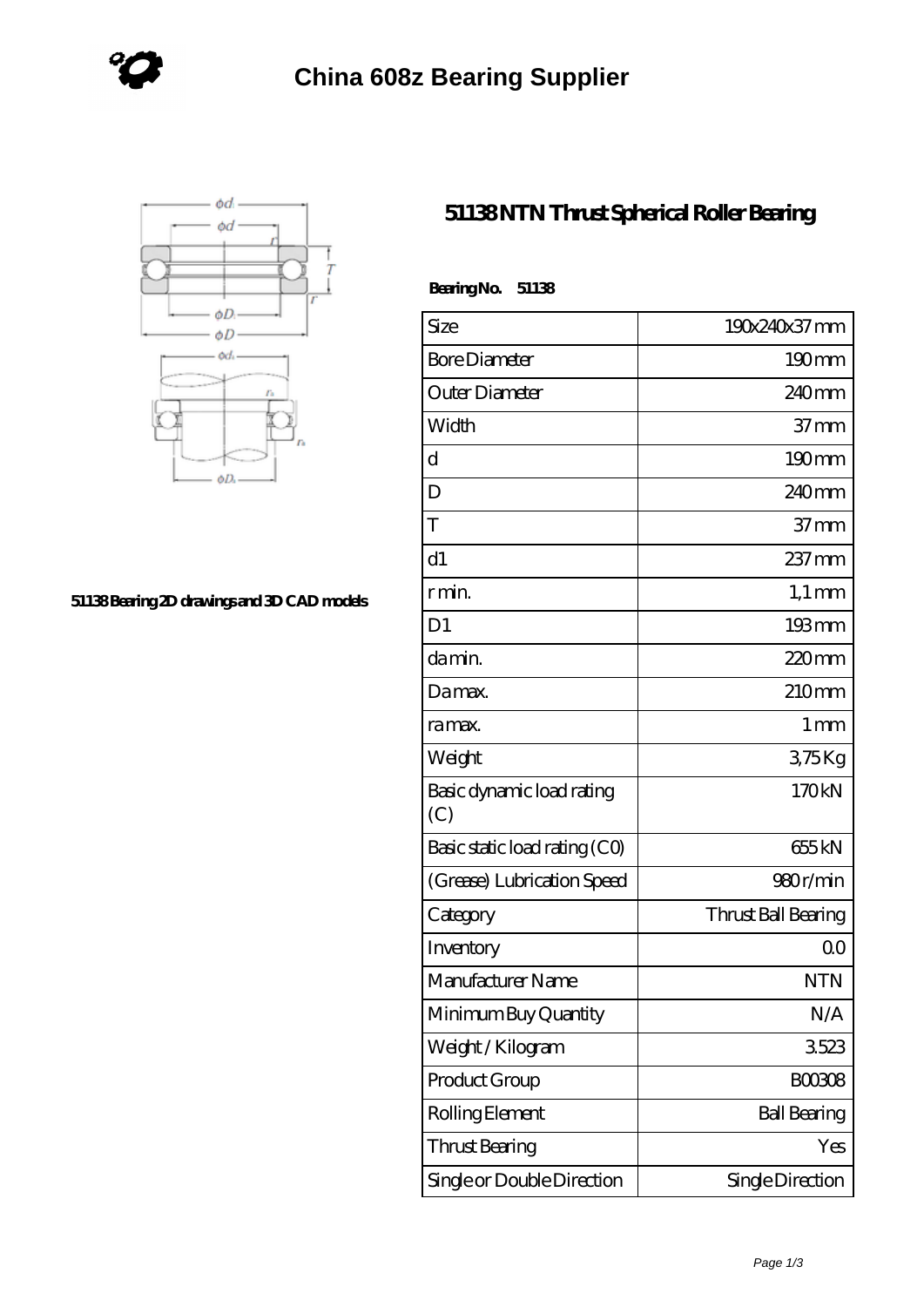| <b>Banded</b>                          | No                                                                                                                                                                          |
|----------------------------------------|-----------------------------------------------------------------------------------------------------------------------------------------------------------------------------|
| Cage Material                          | Steel                                                                                                                                                                       |
| Precision Class                        | ABEC 1   ISO PO                                                                                                                                                             |
| Component Description                  | Roller Assembly Plus<br>Raceways                                                                                                                                            |
| <b>Other Features</b>                  | Single Row   With Flat Seat                                                                                                                                                 |
| Long Description                       | 190MM Bore 1: 193MM<br>Bore 2, 240MM Outside<br>Diameter; 37MM Height;<br><b>Ball Bearing, Single</b><br>Direction; Not Banded;<br>Steel Cage; ABEC 1   ISO PO<br>Precision |
| Inch - Metric                          | Metric                                                                                                                                                                      |
| Category                               | Thrust Ball Bearings                                                                                                                                                        |
| <b>UNSPSC</b>                          | 31171552                                                                                                                                                                    |
| Harmonized Tariff Code                 | 8482105008                                                                                                                                                                  |
| Noun                                   | Bearing                                                                                                                                                                     |
| Keyword String                         | <b>Ball Thrust</b>                                                                                                                                                          |
| Manufacturer URL                       | http://www.ntnamerica.co<br>m                                                                                                                                               |
| Manufacturer Item Number               | 51138                                                                                                                                                                       |
| Weight/LBS                             | 8,26733                                                                                                                                                                     |
| Bore 2                                 | 7.598 Inch   193 Millimeter                                                                                                                                                 |
| Overall Height with<br>Aligning Washer | OInch   OMillimeter                                                                                                                                                         |
| Height                                 | 1.457 Inch   37 Millimeter                                                                                                                                                  |
| Outside Diameter                       | 9.449Inch   240Millimeter                                                                                                                                                   |
| Bore 1                                 | 7.48Inch   190Millimeter                                                                                                                                                    |
| bore diameter:                         | $190 \text{mm}$                                                                                                                                                             |
| dynamic load capacity:                 | 170000N                                                                                                                                                                     |
| outside diameter:                      | $237 \text{mm}$                                                                                                                                                             |
| operating temperature<br>range:        | $-40$ to $120^{\circ}$ C                                                                                                                                                    |
| overall width:                         | 37 mm                                                                                                                                                                       |
|                                        |                                                                                                                                                                             |